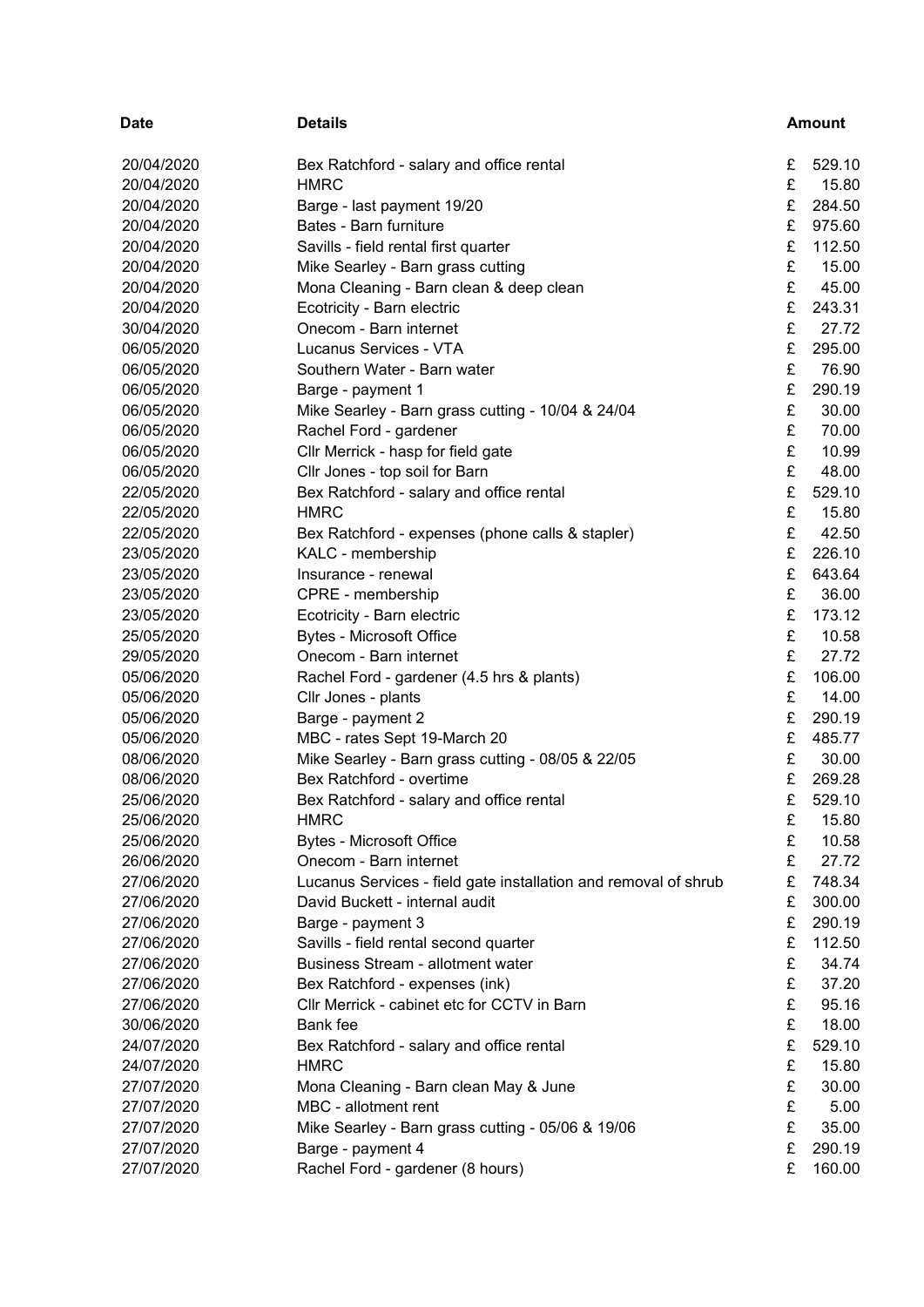| 27/07/2020 | <b>Bytes - Microsoft Office</b>                   | £ | 10.58      |
|------------|---------------------------------------------------|---|------------|
| 31/07/2020 | Onecom - Barn internet                            | £ | 27.72      |
| 07/08/2020 | KALC - training                                   | £ | 30.00      |
| 07/08/2020 | Playdale - log walk replacement (half)            |   | £ 2,004.00 |
| 07/08/2020 | ACRE - membership                                 | £ | 55.00      |
| 07/08/2020 | Mike Searley - Barn grass cutting - 03/07 & 17/07 | £ | 35.00      |
| 07/08/2020 | Mona Cleaning - Barn clean July                   | £ | 15.00      |
| 07/08/2020 | Overbury Estates - play area wash and repaint     |   | £1,950.00  |
| 25/08/2020 | Bex Ratchford - salary and office rental          | £ | 529.10     |
| 25/08/2020 | <b>HMRC</b>                                       | £ | 15.80      |
| 25/08/2020 | <b>Bytes - Microsoft Office</b>                   | £ | 10.58      |
| 25/08/2020 | Onecom - Barn internet                            | £ | 27.72      |
| 07/09/2020 | Electrical Solutions - socket & cabinet for CCTV  | £ | 95.00      |
| 07/09/2020 | Mike Searley - Barn grass cutting - 14/08 & 28/08 | £ | 35.00      |
| 07/09/2020 | Mona Cleaning - Barn clean August                 | £ | 15.00      |
| 07/09/2020 | Rachel Ford - gardener (3 hours)                  | £ | 60.00      |
| 07/09/2020 | Cllr Merrick - signs for play area                | £ | 126.49     |
| 25/09/2020 | Bex Ratchford - salary and office rental          | £ | 529.10     |
| 25/09/2020 | <b>HMRC</b>                                       | £ | 15.80      |
| 25/09/2020 | <b>Bytes - Microsoft Office</b>                   | £ | 10.58      |
| 30/09/2020 | Onecom - Barn internet                            | £ | 27.72      |
| 30/09/2020 | <b>Bank</b> fee                                   | £ | 18.00      |
| 07/10/2020 | Barge - payments 5 & 6                            | £ | 580.38     |
| 07/10/2020 | Playdale - log walk replacement (half)            |   | £ 2,004.00 |
| 07/10/2020 | Savills - field rental                            | £ | 112.50     |
| 07/10/2020 | Bex Ratchford - back pay                          | £ | 84.24      |
| 07/10/2020 | Bex Ratchford - overtime (June-Sept)              | £ | 334.37     |
| 07/10/2020 | Bex Ratchford - expenses (paper and stamps)       | £ | 10.80      |
| 07/10/2020 | Mike Searley - Barn grass cutting - 11/09 & 26/09 | £ | 35.00      |
| 07/10/2020 | Mona Cleaning - Barn clean Sept                   | £ | 15.00      |
| 07/10/2020 | Rachel Ford - gardener (3 hours)                  | £ | 60.00      |
| 07/10/2020 | PKF Littlejohn - external audit                   | £ | 240.00     |
| 00/01/1900 | Appointment Business Machines - printing          | £ | 43.99      |
| 21/10/2020 | <b>Business Stream - allotment water</b>          | £ | 44.48      |
| 25/10/2020 | <b>Bytes - Microsoft Office</b>                   | £ | 10.58      |
| 25/10/2020 | Bex Ratchford - salary and office rental          | £ | 540.25     |
| 25/10/2020 | <b>HMRC</b>                                       | £ | 18.60      |
| 30/10/2020 | Onecom - Barn internet                            | £ | 27.72      |
| 05/11/2020 | James Carr - hedge cutting                        | £ | 920.00     |
| 05/11/2020 | Barge - payment 7                                 | £ | 290.19     |
| 05/11/2020 | The Waterhouse Group - Barn insurance             | £ | 416.34     |
| 05/11/2020 | KALC - training                                   | £ | 16.80      |
| 05/11/2020 | Bex Ratchford - wall planner                      | £ | 1.49       |
| 05/11/2020 | Southern Water - Barn water                       | £ | 1.36       |
| 05/11/2020 | Lucanus Services - tree maintenance               | £ | 730.00     |
| 05/11/2020 | Mike Searley - Barn grass cutting - 14/10         | £ | 15.00      |
| 05/11/2020 | Mona Cleaning - Barn clean Oct                    | £ | 15.00      |
| 05/11/2020 | Rachel Ford - gardener (3.5 hours)                | £ | 70.00      |
| 25/11/2020 | Bex Ratchford - salary and office rental          | £ | 540.05     |
| 25/11/2020 | <b>HMRC</b>                                       | £ | 18.80      |
| 25/11/2020 | <b>Bytes - Microsoft Office</b>                   | £ | 10.58      |
| 30/11/2020 | Onecom - Barn internet                            | £ | 27.72      |